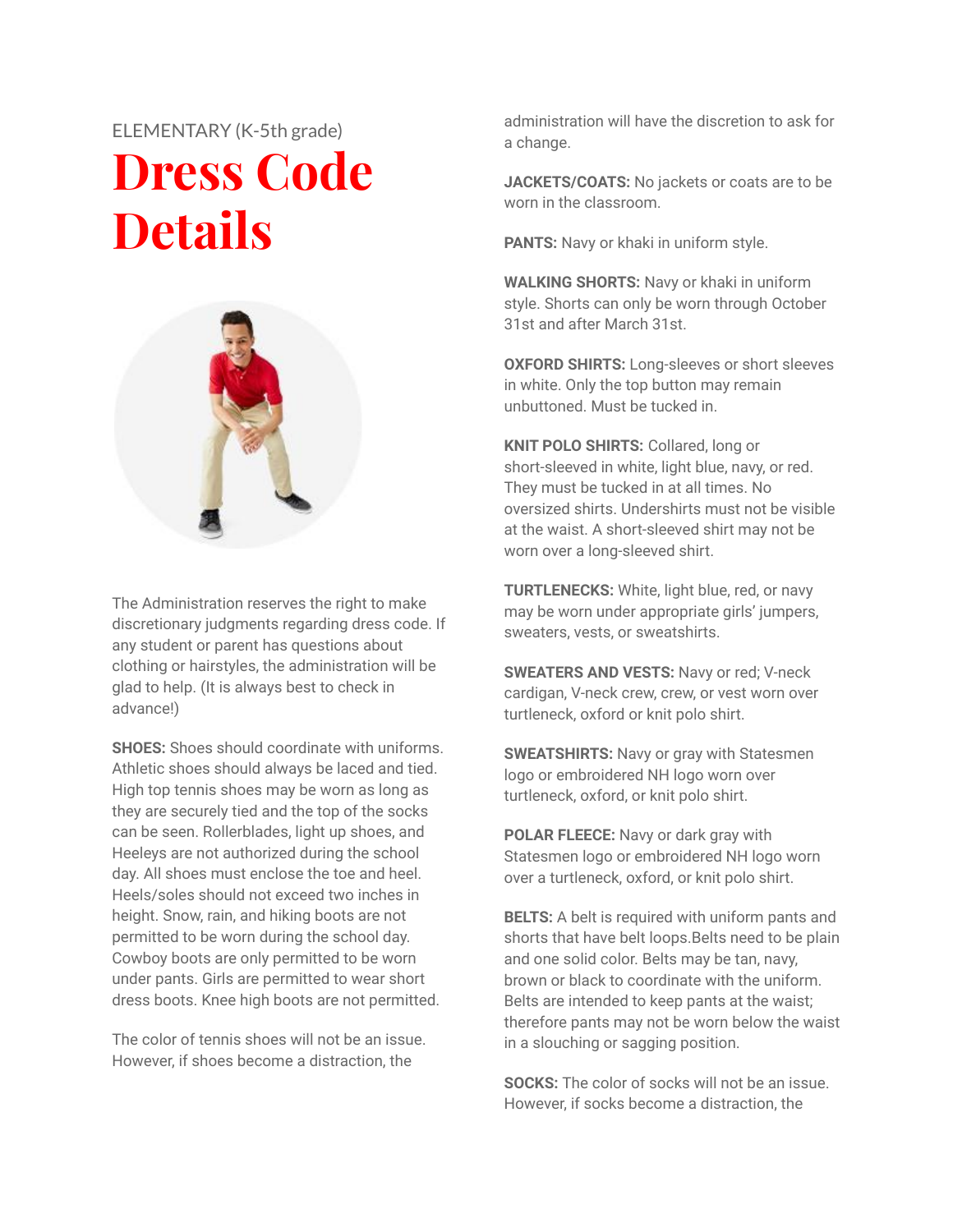administration will have the discretion to ask for a change. Mismatched socks are not permitted.

**UNDERGARMENTS:** Proper undergarments must be worn at all times and not visible in any way. All undergarments must be free from visible slogans, pictures, and logos.

#### **Additional Girls' Dress Code Guidelines**

**SKIRTS:** School plaid (must be from Schoolbelles), khaki, or navy. Skirts must come to 2" above the knee or longer.

**SKORTS:** Khaki or navy. Skorts must come to 2" above the knee or longer.

**POLO DRESSES:** Navy, khaki, light blue, or red, with or without pleating on the skirt

**JUMPERS:** Navy, khaki, or school plaid (school plaid must be from Schoolbelles)

**LEGGINGS/TIGHTS:** White, navy, red, black or natural. Leggings must cover the full length of the leg.

**JEWELRY:** Earrings are the only pierced jewelry permitted and are limited to two earrings per ear lobe (earrings in the rim of the ear are not permitted.). Earrings must not be distracting in size or style. Bracelets may be worn if conservative in style and not distracting to the classroom setting (i.e. no clanking bracelet rings.) Chains are to be simple. No choker chains or dog chains permitted. All jewelry must be inoffensive to the Christian faith. Excessive or inappropriate jewelry will be addressed individually.

**HAIR:** Must be kept neat, clean, moderate, and styled in a manner that it does not fall into eyes. Hair dying (unnatural colors), bleaching or styles that draw undue attention are not permitted. Any hair coloring should only complement your existing color; thus the natural color remains

consistent throughout the entire school year. If a hairstyle becomes a distraction, the administration has the direction to ask for a change.

**HAIR ACCESSORIES:** Must coordinate with the uniform and should not include excessive hair ornaments, colored hairpieces, beads, etc... Hats are not to be worn in the school building during school hours.

**NAILS/MAKEUP:** No black, neon, or extreme nail polish is to be worn. Moderate make-up is permitted, no extreme or dark applications.

**BODY ART:** Students at NHCA are not permitted to get tattoos. Students who enroll at NHCA with existing tattoos must cover them during school and at every NHCA-sponsored event. Enrollment of students with tattoos that cannot be covered is up to the discretion of the administration. Body piercings are not permitted. If a student enrolls at NHCA and has existing body piercings, they must be removed during school and at every NHCA-sponsored event. Students may not write on their bodies including the writing of notes, drawing tattoos or designs, or any numbers of any kind on arms, hands, etc.

#### **Boys' Dress Code Guidelines**

**JEWELRY:** No earrings or other pierced jewelry of any kind. Chokers, ball-and-chain necklaces are not permitted. Regular jeweled-link necklaces are permitted though they must be long enough that they hang below the collar of a regular T-shirt. Watches are allowed. All jewelry must be inoffensive to the Christian faith.

**HAIR:** Must be kept neat, clean, moderate, and styled in a manner that it does not fall into eyes. Hair may be no longer than the bottom of the ear on the sides and collar length in the back. No designs should be shaven into the hair. Mohawks are not acceptable. Boys' hair may not be spiked, nor are they permitted to have the bed-head or messy look. No tails in back. No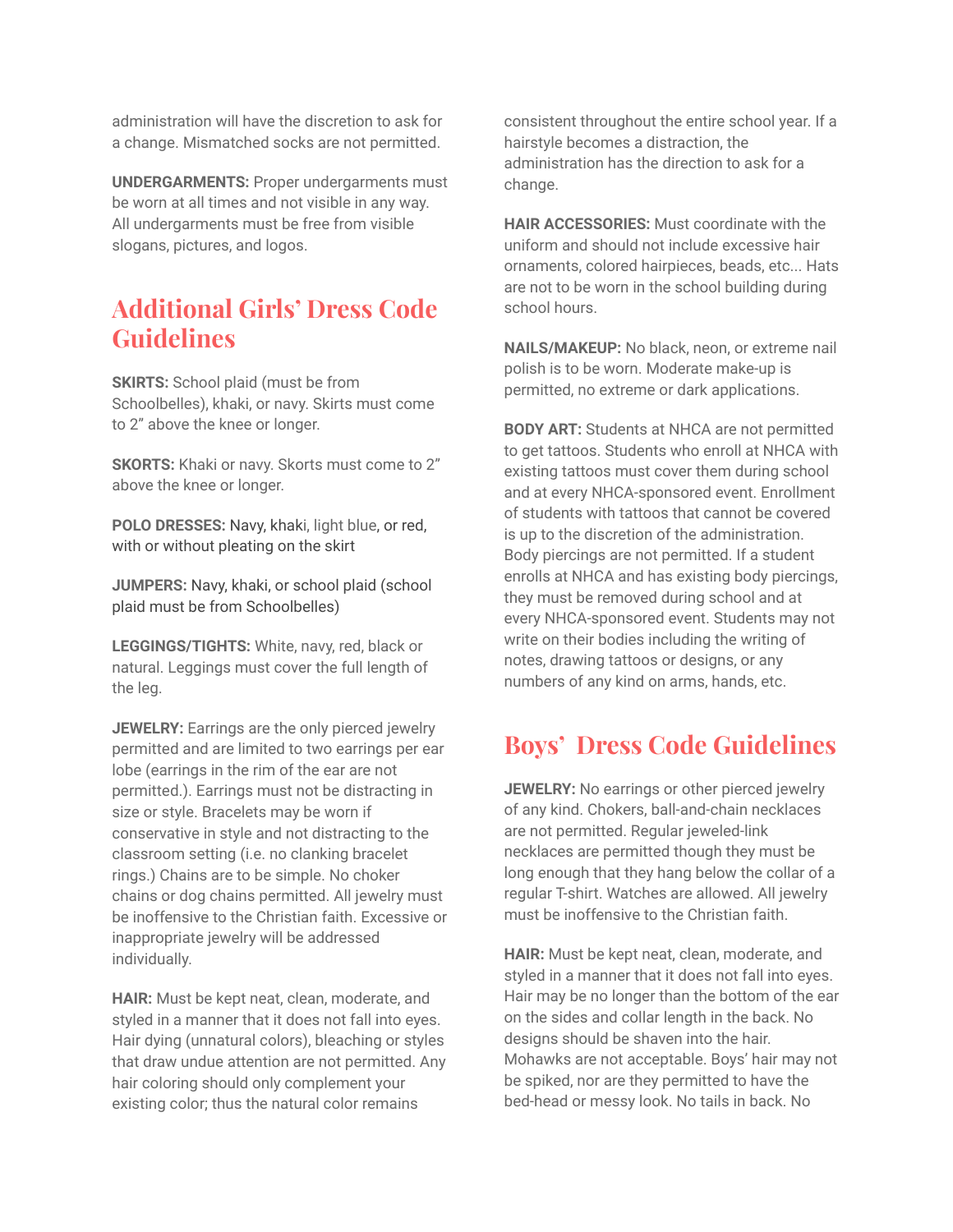un-natural coloration of hair. A student must obtain a haircut upon notification of the need for such. If a hairstyle becomes a distraction, the administration has the direction to ask for a change.

**BODY ART:** Tattoos or body piercing are not permitted. Students may not write on their bodies including the writing of notes, drawing tattoos or designs, or any numbers of any kind on arms, hands, etc.

#### **Special Note**

On Fridays, students may wear uniform bottoms with any approved New Hope Christian Academy shirt. Approved means that the shirt was purchased from Athletic Boosters, Music Boosters, Red Barn, Schoolbelles, or Ink my Logo.

### **Chapel Day Dress Guidelines**

**LADIES:** Short or long sleeve navy blue polo shirt with khaki skirt, skort, or pants

**GENTLEMEN:** Short or long sleeve navy blue polo shirt with khaki pants and black belt Shirts must be tucked in and sweatshirts are not permitted to be worn on chapel day.

\***SPECIAL NOTE:** Elementary students must have a short sleeve navy blue polo shirt for class picture day in the spring**.**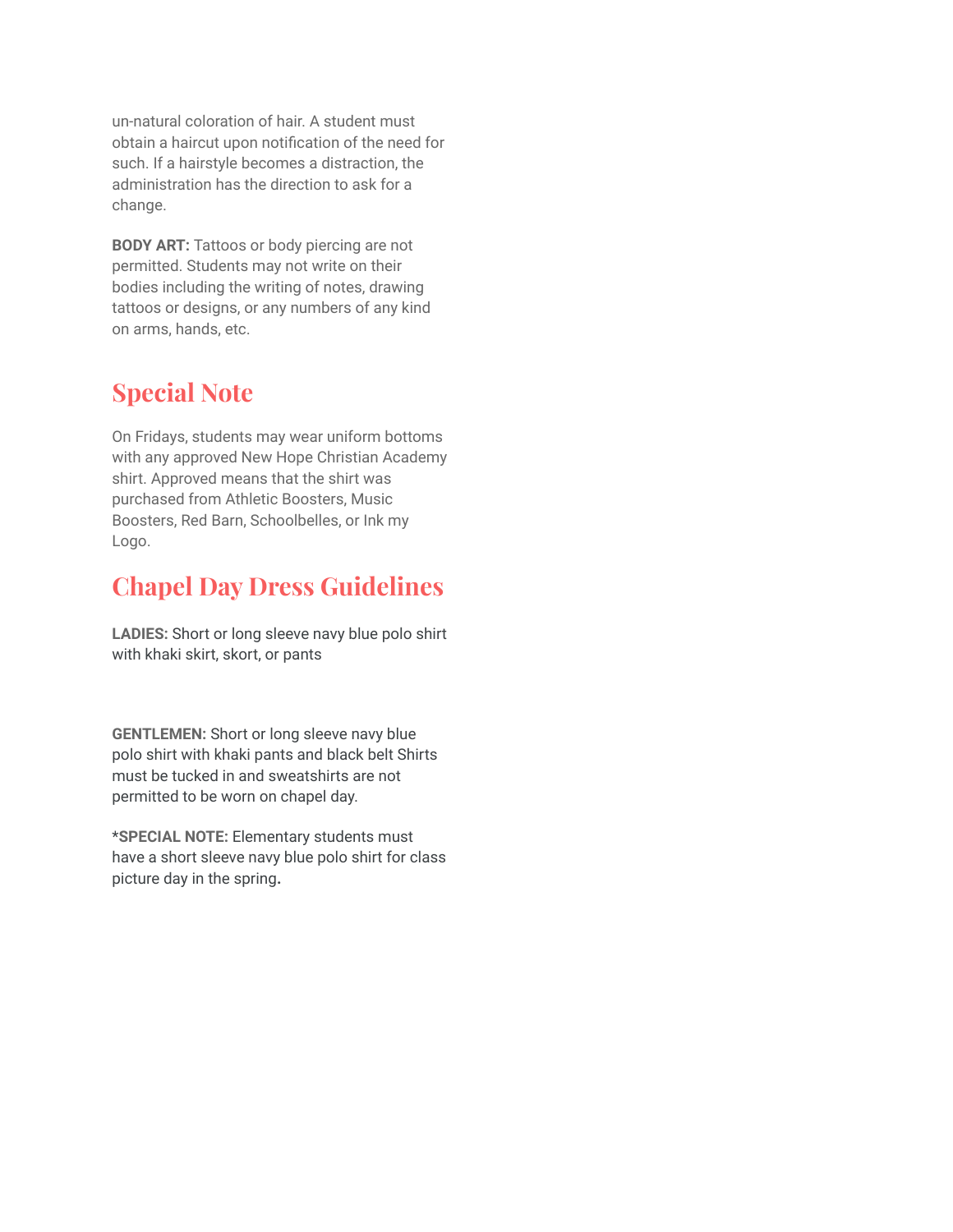#### MIDDLE SCHOOL (6th-8th grade)

# **Dress Code Details**

The Administration reserves the right to make discretionary judgments regarding dress code. If any student or parent has questions about clothing or hairstyles, the administration will be glad to help. (It is always best to check in advance!)

**SHOES:** Shoes should coordinate with uniforms. Athletic shoes should always be laced and tied. High top tennis shoes may be worn as long as they are securely tied and the top of the socks can be seen. Rollerblades, light up shoes, and Heeleys are not authorized during the school day. All shoes must enclose the toe and heel. Heels/soles should not exceed two inches in height. Snow and hiking boots are not permitted to be worn during the school day. Dress and cowboy boots are only permitted to be worn under pants.

The color of tennis shoes will not be an issue. However, if shoes become a distraction, the administration will have the discretion to ask for a change.

**JACKETS/COATS:** No jackets or coats are to be worn in the classroom.

#### **Girls' Dress Code Guidelines**

**SKIRTS:** School plaid, khaki, or navy. Skirts must come to 2" above the knee or longer. Shorts must be worn under skirts, but should not be visible.

**PANTS:** Navy or khaki in uniform style, tight fitting pants (such as skinny) not permitted.

**WALKING SHORTS:** Navy or khaki in uniform style, hemmed. Shorts must come to 2" above the knee or longer.

**KNIT POLO SHIRTS:** Collared, long or short-sleeved in white, light blue, navy, or red. They must be tucked in at all times. Absolutely NO midriff showing or oversized shirts. Undershirts are not to be visible at the waist. Administration reserves the right to address extremes individually. A short-sleeved shirt may not be worn over a long-sleeved shirt.

**SWEATERS AND VESTS:** Navy or red; V-neck cardigan, crew, or vest worn over oxford or knit polo shirt.

**SWEATSHIRTS:** Statesmen spirit wear sweatshirt is the only acceptable sweatshirt permitted. **Must be worn over a polo shirt**.

**POLAR FLEECE:** Navy or dark gray with Statesmen logo or embroidered NHCA logo worn over

turtleneck, oxford, or knit polo shirt.

**BELTS:** A belt is required with uniform pants that have belt loops. Belts need to be plain black to coordinate with the uniform. Belts are intended to keep pants at the waist; therefore, pants may not be worn below the waist in a slouching or sagging position. *(Belts may be purchased anywhere.)*

**LEGGINGS/TIGHTS:** White, navy, red, or natural. Leggings are only permitted under a skirt. They are not to be worn in place of pants.

**JEWELRY:** Earrings are the only pierced jewelry permitted and are limited to two earrings per earlobe (earrings in the rim of the ear are not permitted.). The size of the earring may be no bigger than  $1 \frac{1}{4}$  in length or diameter. Bracelets may be worn if conservative in style and not distracting to the classroom setting (i.e. no clanking bracelet rings.) Chains are to be simple. No choker chains or dog chains permitted. All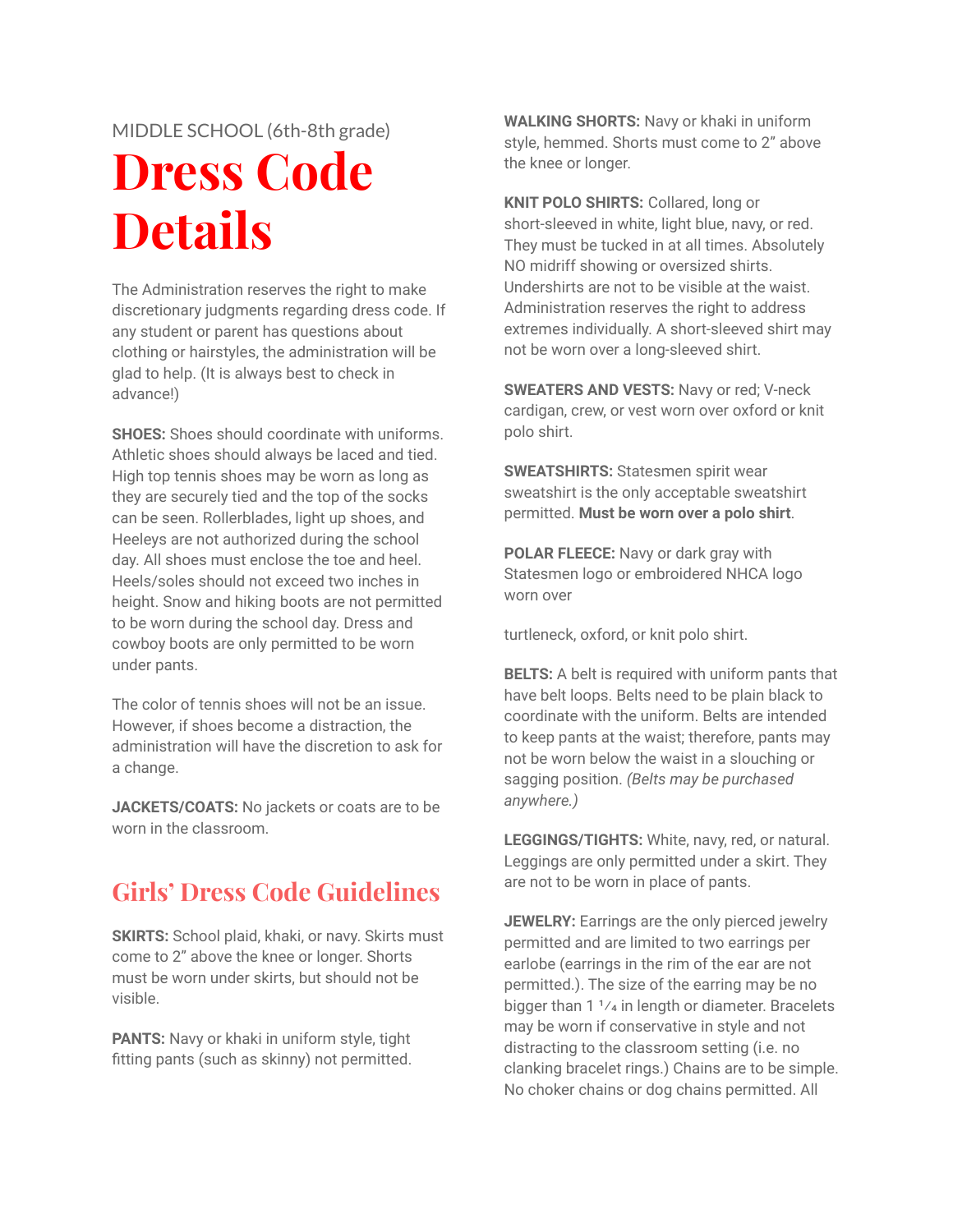jewelry must be inoffensive to the Christian faith. Excessive or inappropriate jewelry will be addressed individually.

**UNDERGARMENTS:** Proper undergarments must be worn at all times and not visible in any way. All undergarments must be free from visible slogans, pictures, and logos.

**HAIR:** Must be kept neat, clean, moderate, and styled in a manner that it does not fall into eyes. Hair dying (unnatural colors), bleaching or styles that draw undue attention are not permitted. Any hair coloring should only complement your existing color; thus the natural color remains consistent throughout the entire school year. If a hairstyle becomes a distraction, the administration has the direction to ask for a change.

**HAIR ACCESSORIES:** Must coordinate with the uniform and should not include excessive hair ornaments, colored hairpieces, beads, etc... Hats are not to be worn in the school building during school hours.

**NAILS/MAKEUP:** No black, neon, or extreme nail polish is to be worn. Moderate make-up is permitted, no extreme or dark applications.

**BODY ART:** Students at NHCA are not permitted to get tattoos. Students who enroll at NHCA with existing tattoos must cover them during school and at every NHCA-sponsored event. Enrollment of students with tattoos that cannot be covered is up to the discretion of the administration. Body piercings are not permitted. If a student enrolls at NHCA and has existing body piercings, they must be removed during school and at every NHCA-sponsored event. Students may not write on their bodies including the writing of notes, drawing tattoos or designs, or any numbers of any kind on arms, hands, etc.

#### **Boys' Dress Code Guidelines**

**PANTS:** Navy or khaki in uniform style; must be hemmed appropriately.

**WALKING SHORTS::** Navy or khaki in uniform style; hemmed. Shorts must come to 2" above the knee or longer.

**OXFORD SHIRTS:** Long or short-sleeved in white. Only the top button may remain unbuttoned. Required on chapel day and must always be tucked in. Long sleeves required on picture day.

**KNIT POLO SHIRTS:** Collared, long or short-sleeved in white, light blue, navy, or red. They must be tucked in at all times. Absolutely NO oversized shirts. Under shirts must not be visible at the waist. Administration reserves the right to address extremes individually.

**SWEATERS AND VESTS:** Navy or red; V-neck cardigan, crew, or vest. A turtleneck, oxford, or knit polo shirt must be worn underneath.

**SWEATSHIRTS:** Statesmen spirit wear sweatshirt is the only acceptable sweatshirt.permitted. **Must be worn over a polo shirt**. Sweatshirts are not permitted on chapel days. A belt is required with uniform pants.

**POLAR FLEECE:** Navy or dark gray with Statesmen logo or embroidered NHCA logo worn over turtleneck, oxford, or knit polo shirt.

**BELTS:** A belt is required with uniform pants and shorts. Belts need to be plain and one solid color. Belts may be tan, navy, brown or black to coordinate with uniform. Belts are intended to keep pants at the waist; therefore, pants may not be worn below the waist in a slouching or sagging position. *(Belts may be purchased anywhere.)*

**SOCKS:** White, black, brown, or navy..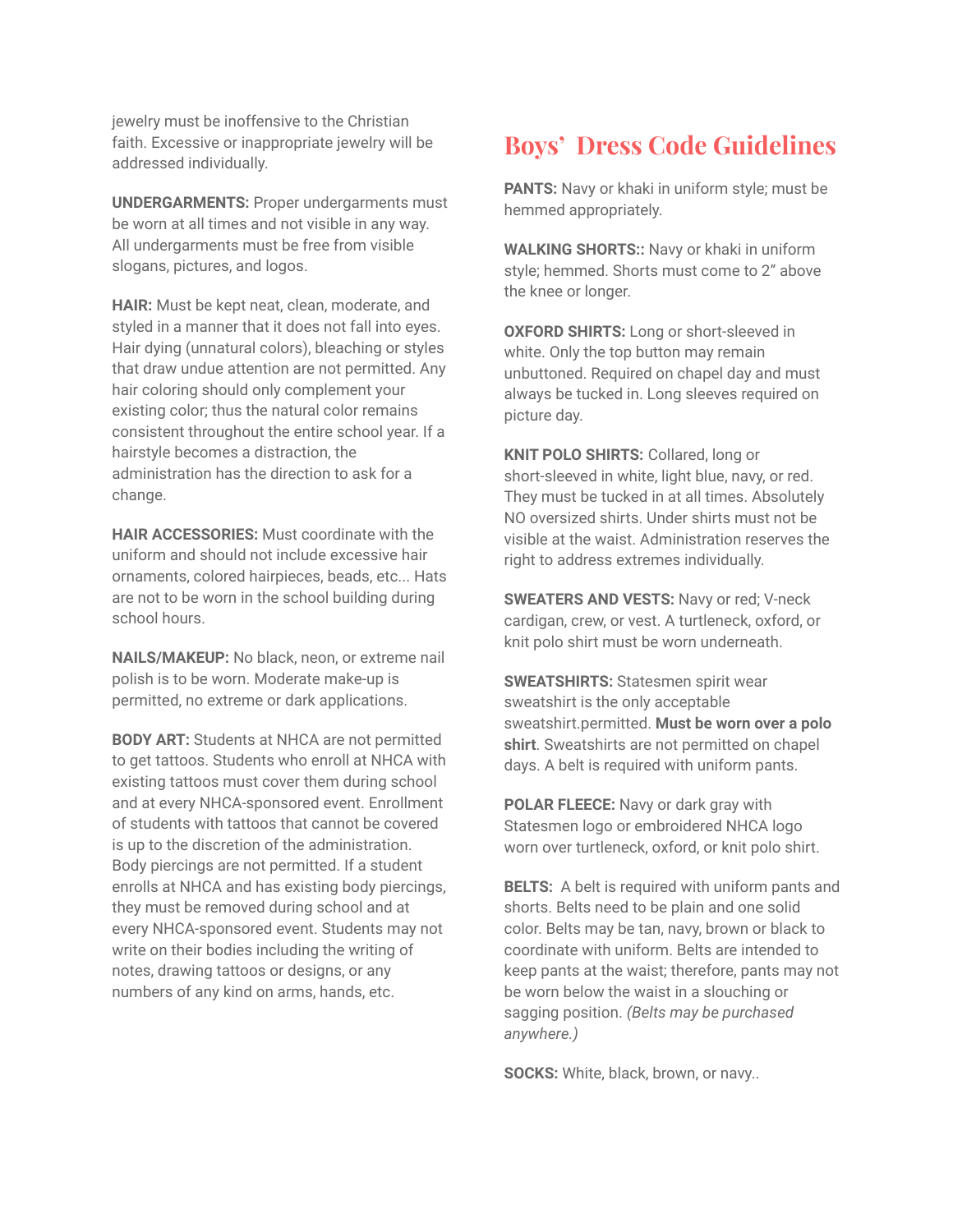**JEWELRY:** No earrings or other pierced jewelry of any kind. Chokers, ball-and-chain necklaces are not permitted. Regular jeweled-link necklaces are permitted though they must be long enough that they hang below the collar of a regular T-shirt. Watches are allowed. All jewelry must be inoffensive to the Christian faith.

**UNDERGARMENTS:** Proper undergarments must be worn at all times and not visible in any way. All undergarments must be free from visible slogans, pictures, and logos.

**HAIR:** Must be kept neat, clean, moderate, and styled in a manner that it does not fall into eyes. Hair may be no longer than the bottom of the ear on the sides and collar length in the back. No designs should be shaven into the hair, nor are partial or fully shaven heads acceptable. Gentlemen's hair may not be spiked, nor are they permitted to have the bed-head or messy look. No tails in back. No un-natural coloration of hair. A student must obtain a haircut upon notification of the need for such. If a hairstyle becomes a distraction, the administration has the direction to ask for a change.

**FACIAL HAIR:** Men must be clean-shaven at all times. Facial hair or shadow look is not allowed. Sideburns may not extend below the middle ear.

**BODY ART:** No nail polish or make-up is to be worn. Students at NHCA are not permitted to get tattoos. Students who enroll at NHCA with existing tattoos must cover them during school and at every NHCA-sponsored event. Enrollment of students with tattoos that cannot be covered is up to the discretion of the administration. Body piercings are not permitted. If a student enrolls at NHCA and has existing body piercings, they must be removed during school and at every NHCA-sponsored event. Students may not write on their bodies including the writing of notes, drawing tattoos or designs, or any numbers of any kind on arms, hands, etc.

#### **Chapel Day Dress Guidelines**

**LADIES:** Khaki pants or skirt with red polo top. Polo must be tucked in with black belt, in accordance with dress code guidelines.

**GENTLEMEN:** Khaki pants with red polo top. Polo must be tucked in with black belt, in accordance with dress code guidelines.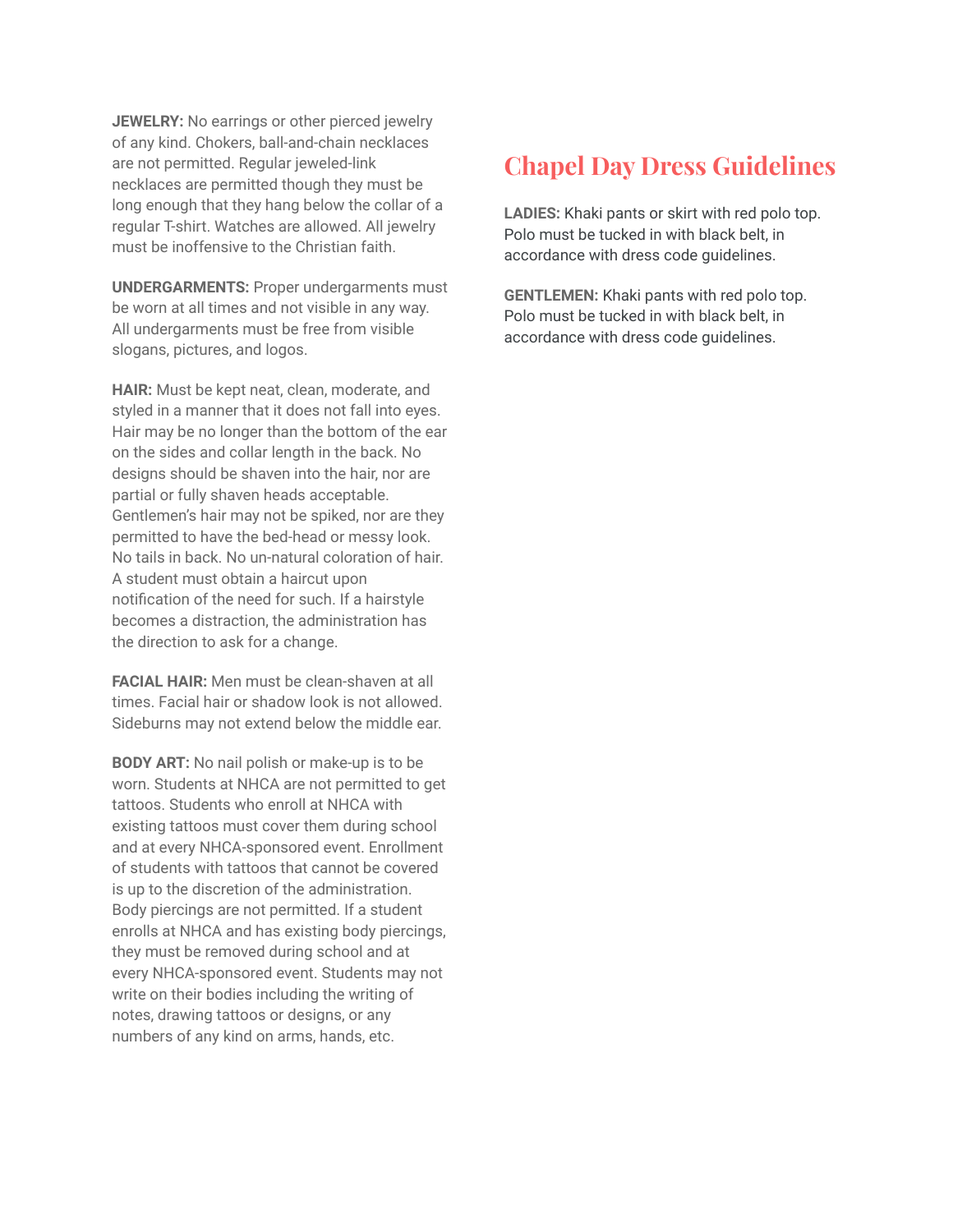#### HIGH SCHOOL (9th-12th grade)

# **Dress Code Details**

The Administration reserves the right to make discretionary judgments regarding dress code. If any student or parent has questions about clothing or hairstyles, the administration will be glad to help. (It is always best to check in advance!)

**SHOES:** Shoes should coordinate with uniforms. Athletic shoes should always be laced and tied. High top tennis shoes may be worn as long as they are securely tied and the top of the socks can be seen. Rollerblades, light up shoes, and Heeleys are not authorized during the school day. All shoes must enclose the toe and heel. Heels/soles should not exceed two inches in height. Snow and hiking boots are not permitted to be worn during the school day. Dress and cowboy boots are only permitted to be worn under pants.

The color of tennis shoes will not be an issue. However, if shoes become a distraction, the administration will have the discretion to ask for a change.

**JACKETS/COATS:** No jackets or coats are to be worn in the classroom.

#### **Girls' Dress Code Guidelines**

**SKIRTS:** Black or khaki: must come to 2" above the knee or longer. Administration reserves the right to address inappropriate fit individually.

**PANTS:** Black dress or khaki pants; tight fitting pants (such as skinny fit) are not permitted. Black dress or khaki dress capris; must fall below the knee.

**CAPRIS:** Collared, long or short-sleeved in white, black, gray, burgundy, light pink, light yellow,

**KNIT POLO SHIRTS:** light blue, dark blue. They must be tucked in at all times. Absolutely NO midriff showing or oversized shirts. Undershirts are not to be visible at the waist. Administration reserves the right to address extremes individually. A short-sleeved shirt may not be worn over a long-sleeved shirt. Administration reserves the right to address extremes individually.

**SWEATSHIRTS:** Statesmen spirit wear sweatshirt is the only acceptable sweatshirt permitted. **Must be worn over a polo shirt**.

**BELTS:** A belt is required with uniform pants that have belt loops. Belts need to be plain black to coordinate with the uniform. Belts are intended to keep pants at the waist; therefore, pants may not be worn below the waist in a slouching or sagging position. *(Belts may be purchased anywhere.)*

**SOCKS/TIGHTS & JEWELRY:** Socks must be black or white. Tights must be black or gray. Earrings are the only pierced jewelry permitted and are limited to two earrings per earlobe (earrings in the rim of the ear are not permitted.). The size of the earring may be no bigger than 1  $1/4$  in length or diameter. Bracelets may be worn if conservative in style and not distracting to the classroom setting (i.e. no clanking bracelet rings.) Chains are to be simple. No choker chains or dog chains permitted. All jewelry must be inoffensive to the Christian faith. Excessive or inappropriate jewelry will be addressed individually.

**UNDERGARMENTS:** Proper undergarments must be worn at all times and not visible in any way. All undergarments must be free from visible slogans, pictures, and logos.

**HAIR:** Must be kept neat, clean, moderate, and styled in a manner that it does not fall into eyes. Hair dying (unnatural colors), bleaching or styles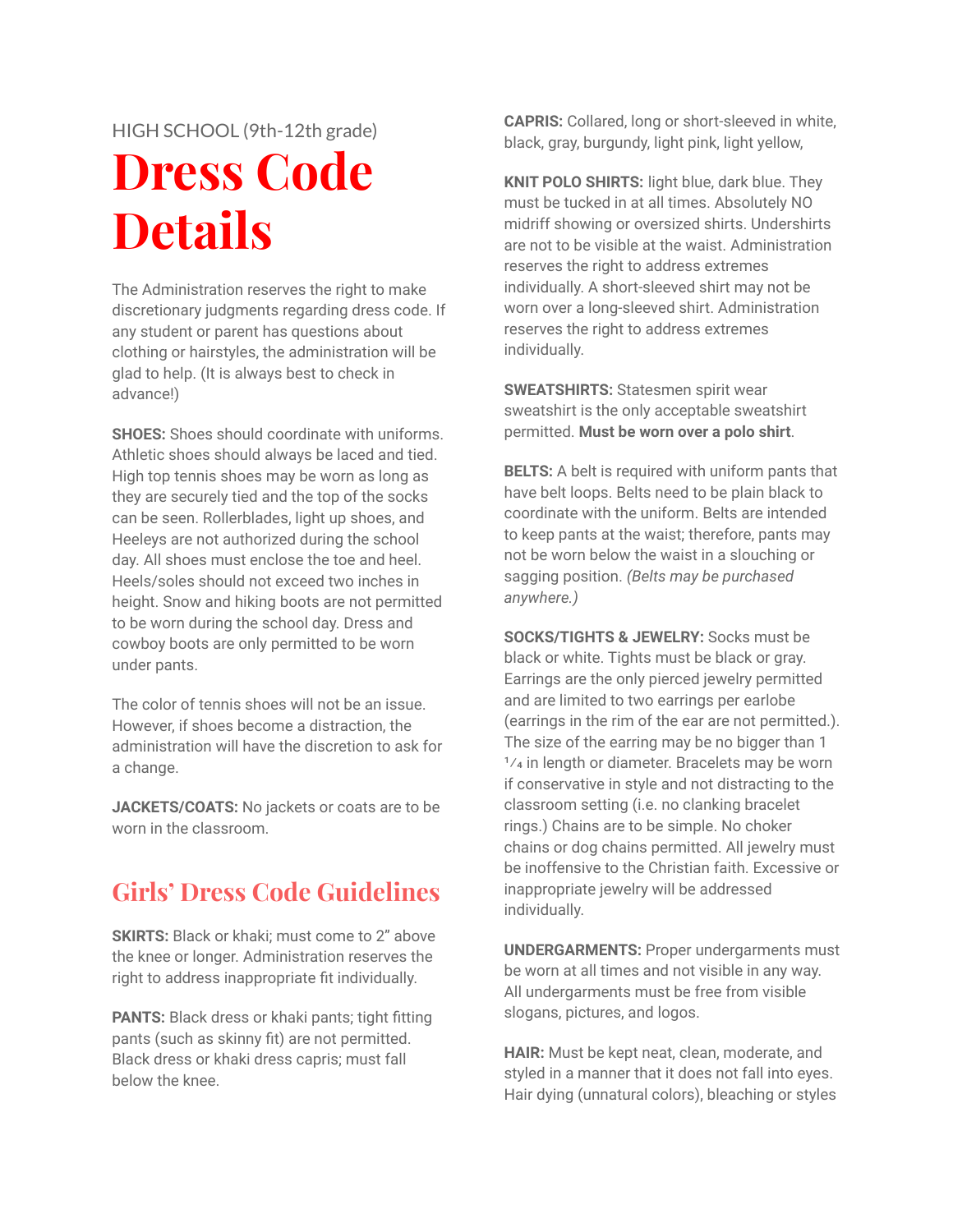that draw undue attention are not permitted. Any hair coloring should only complement your existing color; thus the natural color remains consistent throughout the entire school year. If a hairstyle becomes a distraction, the administration has the direction to ask for a change.

**HAIR ACCESSORIES:** Must coordinate with the uniform and should not include excessive hair ornaments, colored hairpieces, beads, etc... Hats are not to be worn in the school building during school hours.

**NAILS/MAKEUP:** No black, neon, or extreme nail polish is to be worn. Moderate make-up is permitted, no extreme or dark applications.

**BODY ART:** Students at NHCA are not permitted to get tattoos. Students who enroll at NHCA with existing tattoos must cover them during school and at every NHCA-sponsored event. Enrollment of students with tattoos that cannot be covered is up to the discretion of the administration. Body piercings are not permitted. If a student enrolls at NHCA and has existing body piercings, they must be removed during school and at every NHCA-sponsored event. Students may not write on their bodies including the writing of notes, drawing tattoos or designs, or any numbers of any kind on arms, hands, etc.

#### **Boys' Dress Code Guidelines**

**PANTS:** Black or khaki dress pants in uniform style; must be hemmed appropriately.

**KNIT POLO SHIRTS:** Black or khaki dress pants in uniform style; must be hemmed appropriately. Collared, long or short-sleeved in White, black, gray, burgundy, light pink, light yellow, light blue, dark blue. Shirt must be tucked in. Absolutely NO oversized shirts. Undershirts are not to be visible at the waist. Administration reserves the right to address extremes individually. A

short-sleeved shirt may not be worn over a long-sleeved shirt.

**SWEATSHIRTS:** Statesmen spirit wear sweatshirt is the only acceptable sweatshirt.permitted. **Must be worn over a polo shirt**. Sweatshirts are not permitted on chapel days. A belt is required with uniform pants.

**BELTS:** Belts need to be plain black to coordinate with uniform. Belts are intended to keep pants at the waist; therefore, pants may not be worn below the waist in a slouching or sagging position. *(Belts may be purchased anywhere.)*

**SOCKS:** Black or white.

**JEWELRY:** No earrings or other pierced jewelry of any kind. Chokers, ball-and-chain necklaces are not permitted. Regular jeweled-link necklaces are permitted though they must be long enough that they hang below the collar of a regular T-shirt. Watches are allowed. All jewelry must be inoffensive to the Christian faith.

**UNDERGARMENTS:** Proper undergarments must be worn at all times and not visible in any way. All undergarments must be free from visible slogans, pictures, and logos.

**HAIR:** Must be kept neat, clean, moderate, and styled in a manner that it does not fall into eyes. Hair may be no longer than the bottom of the ear on the sides and collar length in the back. No designs should be shaven into the hair, nor are partial or fully shaven heads acceptable. Gentlemen's hair may not be spiked, nor are they permitted to have the bed-head or messy look. No tails in back. No un-natural coloration of hair. A student must obtain a haircut upon notification of the need for such. If a hairstyle becomes a distraction, the administration has the direction to ask for a change.